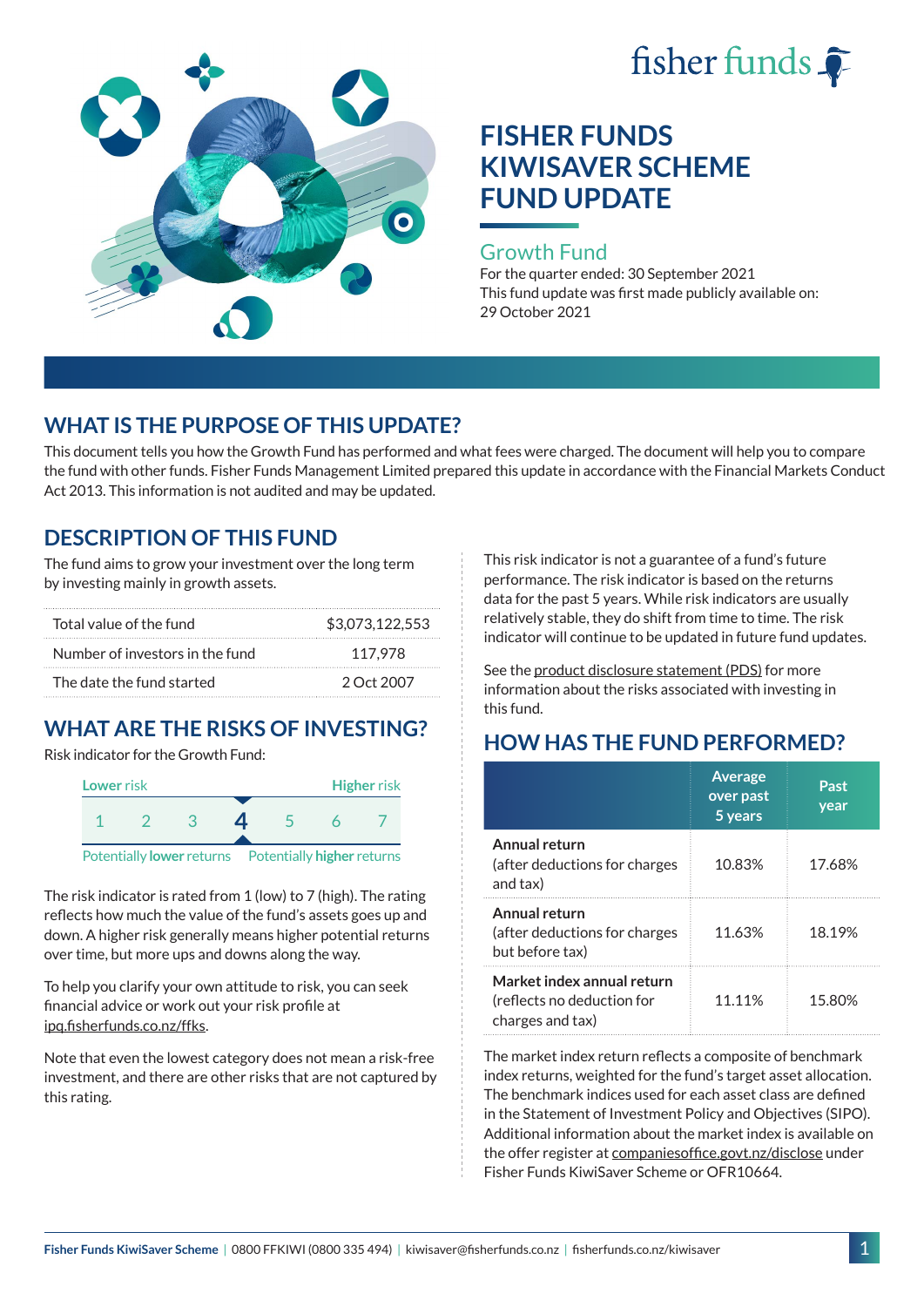### **ANNUAL RETURN GRAPH**



This shows the return after fund charges and tax for each of the last 10 years ending 31 March. The last bar shows the average annual return for the last 10 years, up to 30 September 2021.

**Important:** This does not tell you how the fund will perform in the future.

Returns in this update are after tax at the highest prescribed investor rate (PIR) of tax for an individual New Zealand resident. Your tax may be lower. The market index return reflects no deduction for charges and tax.

#### **WHAT FEES ARE INVESTORS CHARGED?**

Investors in the Growth Fund are charged fund charges that include GST. In the year to 31 March 2021 these were:

|                                                | % of net asset value   |  |
|------------------------------------------------|------------------------|--|
| <b>Total fund charges</b>                      | 2.51%                  |  |
| Which are made up of:                          |                        |  |
| Total management and<br>administration charges | 1.03%                  |  |
| Inding:                                        |                        |  |
| Manager's basic fee                            | <u>በ 95%</u>           |  |
| Other management and<br>administration charges | 0.08%                  |  |
| Total performance-based fees <sup>1</sup>      | 1.48%                  |  |
| <b>Other charges:</b>                          | \$ amount per investor |  |
| Annual account fee                             | $$23.40*$              |  |

\* The account fee reduced from \$1.95 per month (\$23.40 per annum) to \$1.50 per month (\$18 per annum) on 1 September 2021.

Small differences in fees and charges can have a big impact on your investment over the long term.

### **EXAMPLE OF HOW THIS APPLIES TO AN INVESTOR**

Sarah had \$10,000 in the fund at the start of the year and did not make any further contributions. At the end of the year, Sarah received a return after fund charges were deducted of \$1,768 (that is 17.68% of her initial \$10,000). Sarah also paid \$23.40 in other charges. This gives Sarah a total return after tax of \$1,744.60 for the year.

#### **WHAT DOES THE FUND INVEST IN? Actual investment mix**

This shows the types of assets that the fund invests in.



\* Other – refers to an investment in a portfolio of listed property and listed infrastructure assets.

#### **Target investment mix**

This shows the mix of assets that the fund generally intends to invest in.



\* Other – refers to an investment in a portfolio of listed property and listed infrastructure assets.